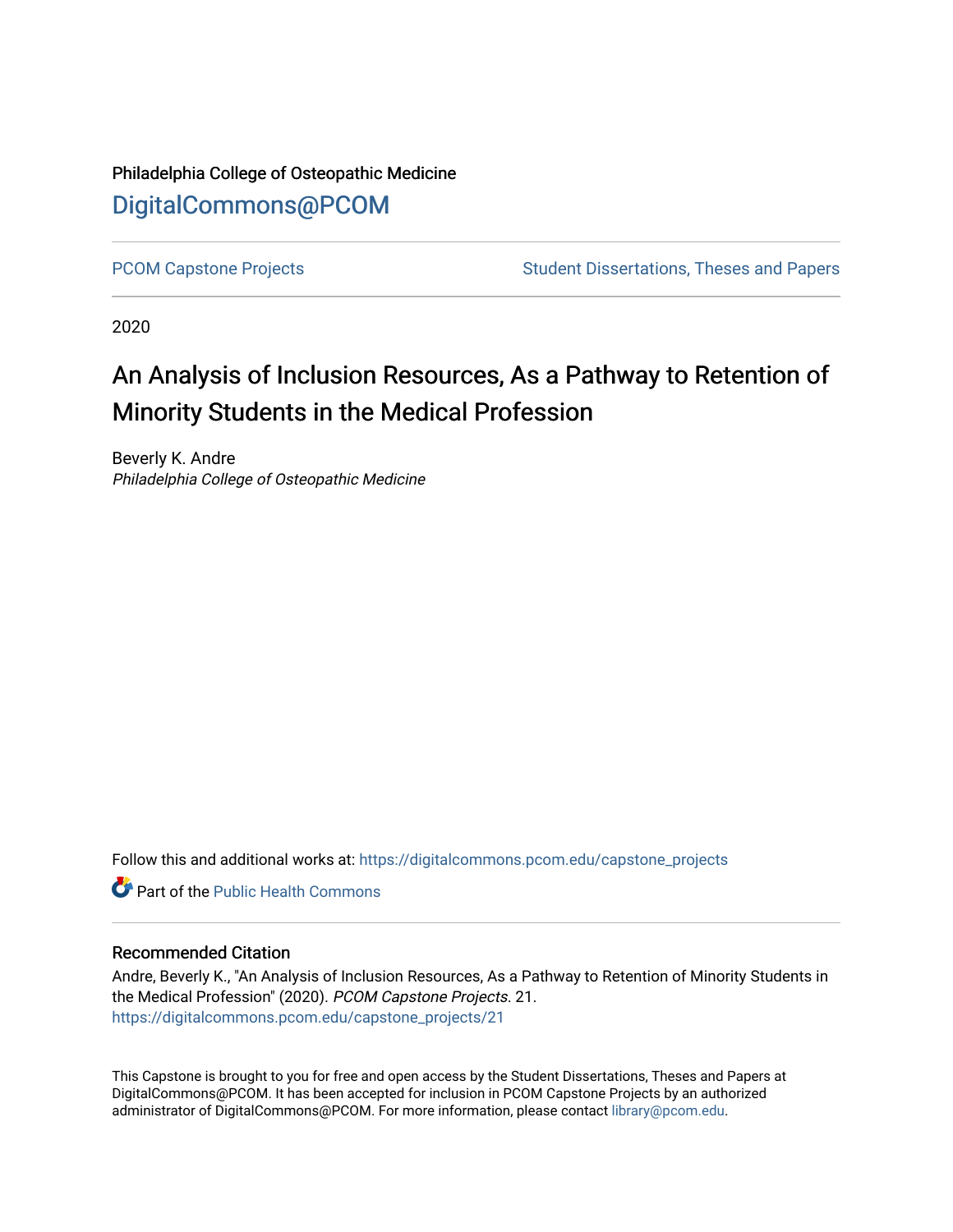Philadelphia College of Osteopathic Medicine Graduate Program in Biomedical Sciences School of Health Sciences

# **An Analysis of Inclusion Resources, As a Pathway to Retention of Minority Students in the**

#### **Medical Profession**

A Capstone in Public Health by Beverly K. Andre Copyright 2020 Beverly K. Andre

Submitted in Partial Fulfillment of the Requirements for the Degree of Master of Science in Biomedical Sciences, Public Health Concentration

May 2020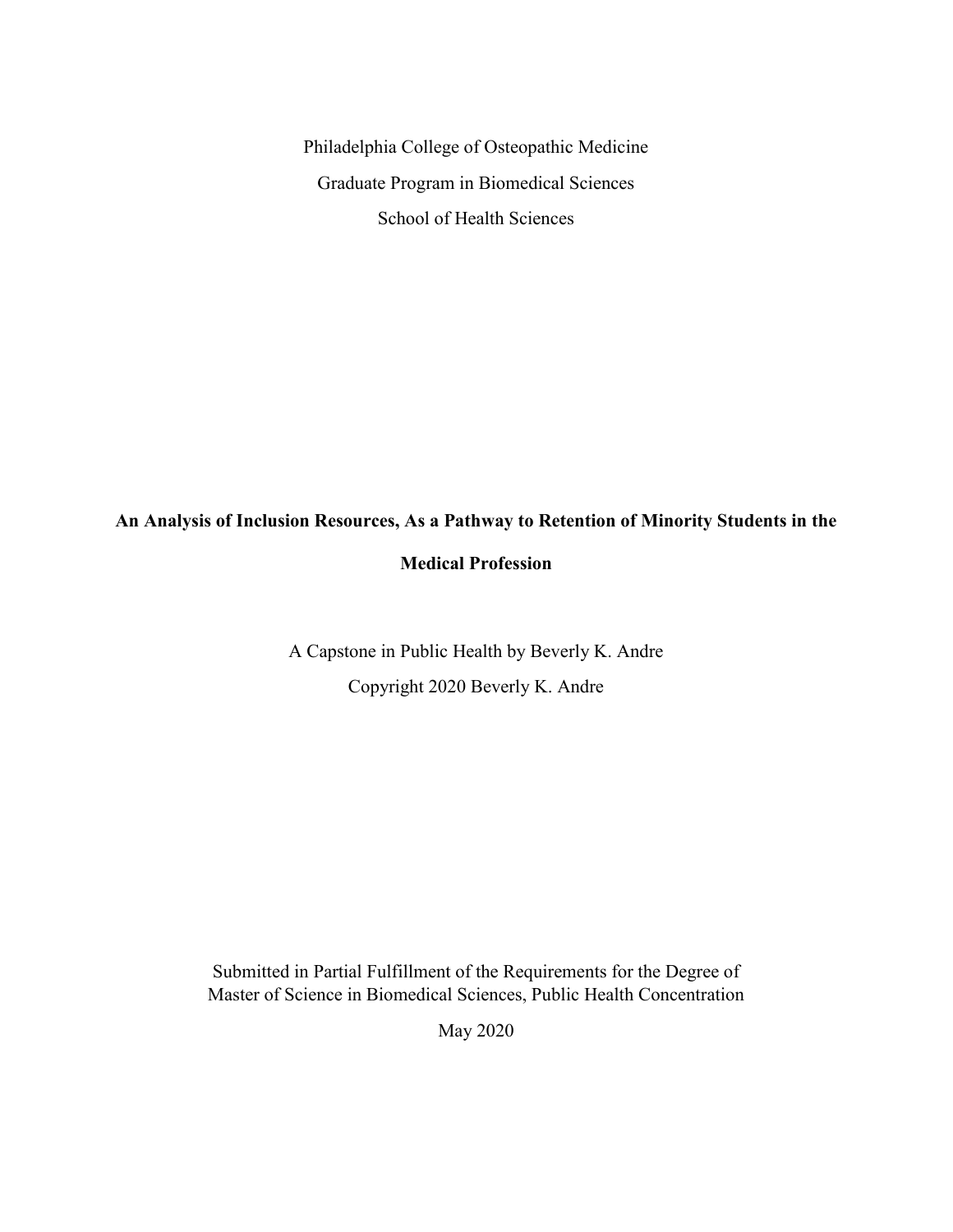### **ABSTRACT**

What is Diversity? Retention? Often, these terms are used interchangeably without true understanding of their individual meanings. Diversity is offering a variety or having multiple ethnicities amongst a cohort in proportions seen within society. However, retention refers to the continuous possession or maintenance of the variation seen in said cohort. With regards to medical institutions, it seems that there is no separation. Many medical institutions seek to be diverse and create a picture of multiethnic cohorts but regrettably, effective retention techniques aren't always adopted to make these visions a reality. The damage caused by the lack of adequate retention techniques has manifested in the inconsistency in the number of underrepresented minorities in medicine.

In attempts to bridge the diversity gap in medicine, pipeline programs were created to foster interest in the sciences amongst middle school and high school age students in the underrepresented minority population (Smedley, 1970). The focus on pipeline programs significantly increased juxtaposed to an initiative created by the AAMC called "3000 by 2000". Project 3000 by 2000 was initiated in 1970 to increase the URM student enrollment/matriculation into medical schools to 12% by the year 2000 (Nickens, 1994).

The quantity of underrepresented minorities has increased over time, but it still has not reached parity, yet the quantity of non-Hispanic whites has steadily increased across time (Petersdorf et al., 1990; Penn Medicine News, 2019). Trends such as these magnify the discrepancies seen in the diversification of medicine. This analysis highlights institutions that have taken strides to improve retention and inherently diversity amongst URM medical students after matriculation and explores potential avenues for future retention programming.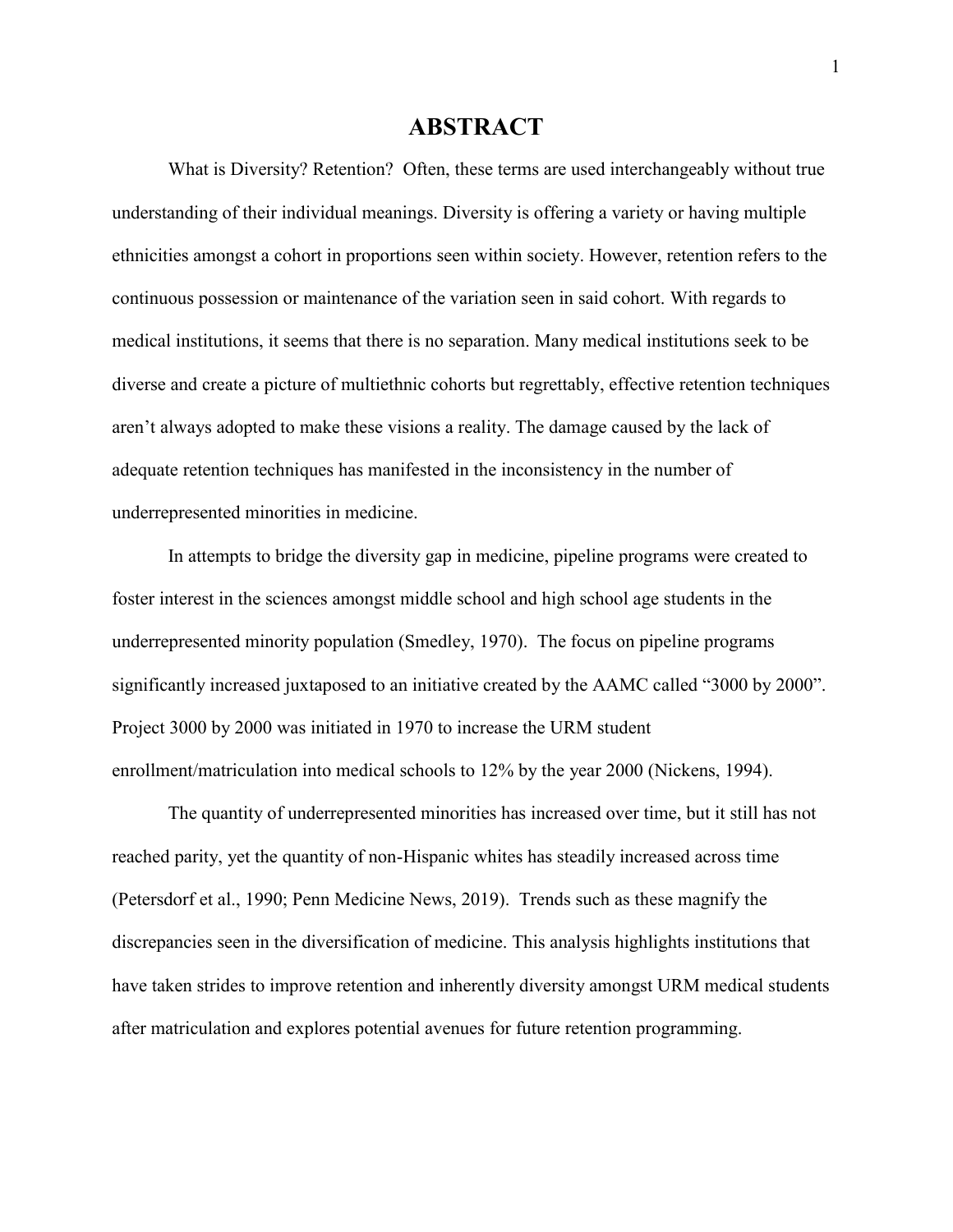## **BACKGROUND**

The very fabric of what America was built on is constantly being analyzed and reprised with the unmasking and publication of inequalities with regards to diversity within America. The civil rights movements in the 1960-1970's was a key facilitator of change (Nickens, Ready & Petersdorf, 1994). It created a state of unrest that could only be resolved with acknowledgement and implementation of changed behavior, especially in the medical field. This uproar sparked the progression of medical institutions towards developing diversity and inclusion focused programs.

The Association of Medical Colleges (AAMC) and various medical institutions began to realize the necessity of diversity within the medical profession, mirroring the growing percentage of minorities in the human population (Petersdorf, Turner & Nickens, 1990). In the 1960's only 1% of graduating seniors were comprised of black, Hispanic, and American Indian/Alaska Native students thus correlating with about 1 minority student obtaining their MD degree yearly (Smedley, 1970 A). Prior to these tumultuous times, the ramifications of the exclusion of minority groups from medicine was not highly regarded. Although advances have been made by key facilitators like the AAMC and American Medical Association (AMA), retention of minority medical students remains an issue as diversity of the human population continuously increases.

With a plateau in representation in the medical field, there is a risk of reversion to precivil rights times. This may create a monopolized field of study thus decreasing the satisfaction of patient-doctor interactions, increased patient-doctor mistrust and limiting the number of patients that seek treatment at all. It has been proven that patients tend to feel more comfortable with doctors that share their same race (Hopkins Tanne, 2002). If all doctors are of one race that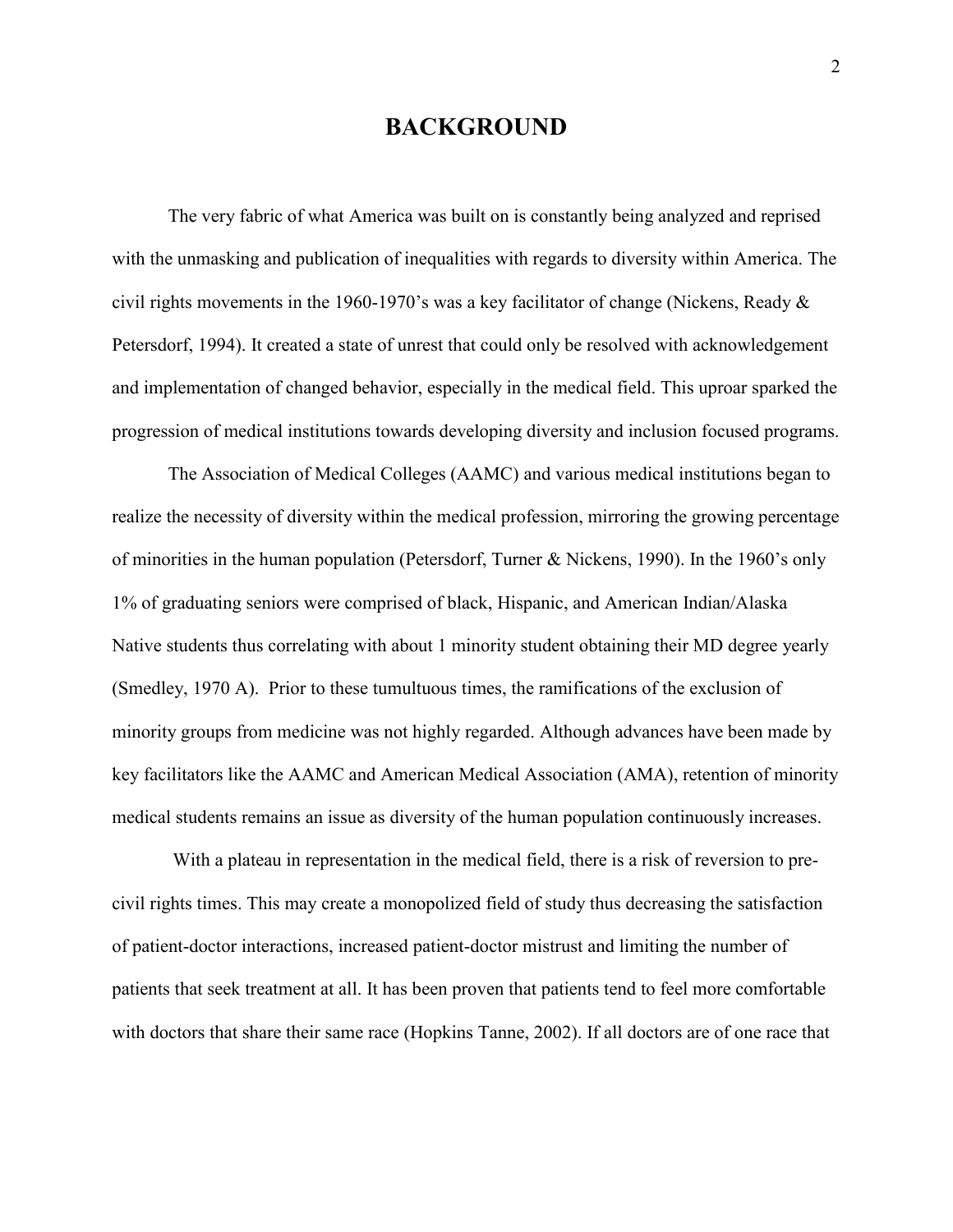feeling of comfortability that should be created between a physician and a patient risks elimination. In hopes of changing the narrative certain precautionary measures were taken.

The first step taken to alleviate this discrepency, was to implement a short-term approach via post baccalaureate programs (Smedley, 1970). URM pipeline programs were later created as a long-term approach to the problem at hand. These pipeline programs were made to foster interest in the sciences amongst middle school and high school age students in the minority population (Smedley, 1970). Arrangements such as articular agreements were created between medical schools, secondary schools, high schools and middle schools (Nickens 1994). Articular agreements are arrangements put in place to facilitate the progression of minority students through the education pipeline (Nickens 1994). These programs created a forum for medical school administrators and faculty to interact with prospective medical school applicants (Smedley, 1970). The focus on pipeline programs significantly increased juxtaposed to an initiative created by the AAMC called "3000 by 2000". Project 3000 by 2000 was initiated in 1970 to increase the URM student enrollment/matriculation into medical schools to 12% by the year 2000 (Nickens, 1994).

As efforts placed on URM pipeline programs increased and project 3000 by 2000 progressed, an upward trend in the minority population entering medical school was seen. Numbers jumped from 8.4% in 1970's to 11.7% in the 1990's (Smedley, 1970). In the late 1990's, a decline of 6.8% was seen in URM applicants (Smedley, 1970). The constant flux in URM medical school matriculants demonstrates the instability within the system.

Efforts have been placed into URM pipeline programs and other methods of increasing underrepresented minorities' presence in the physician workforce. Partnerships to increase exposure at a younger age have been developed and new guidelines put in place to get minority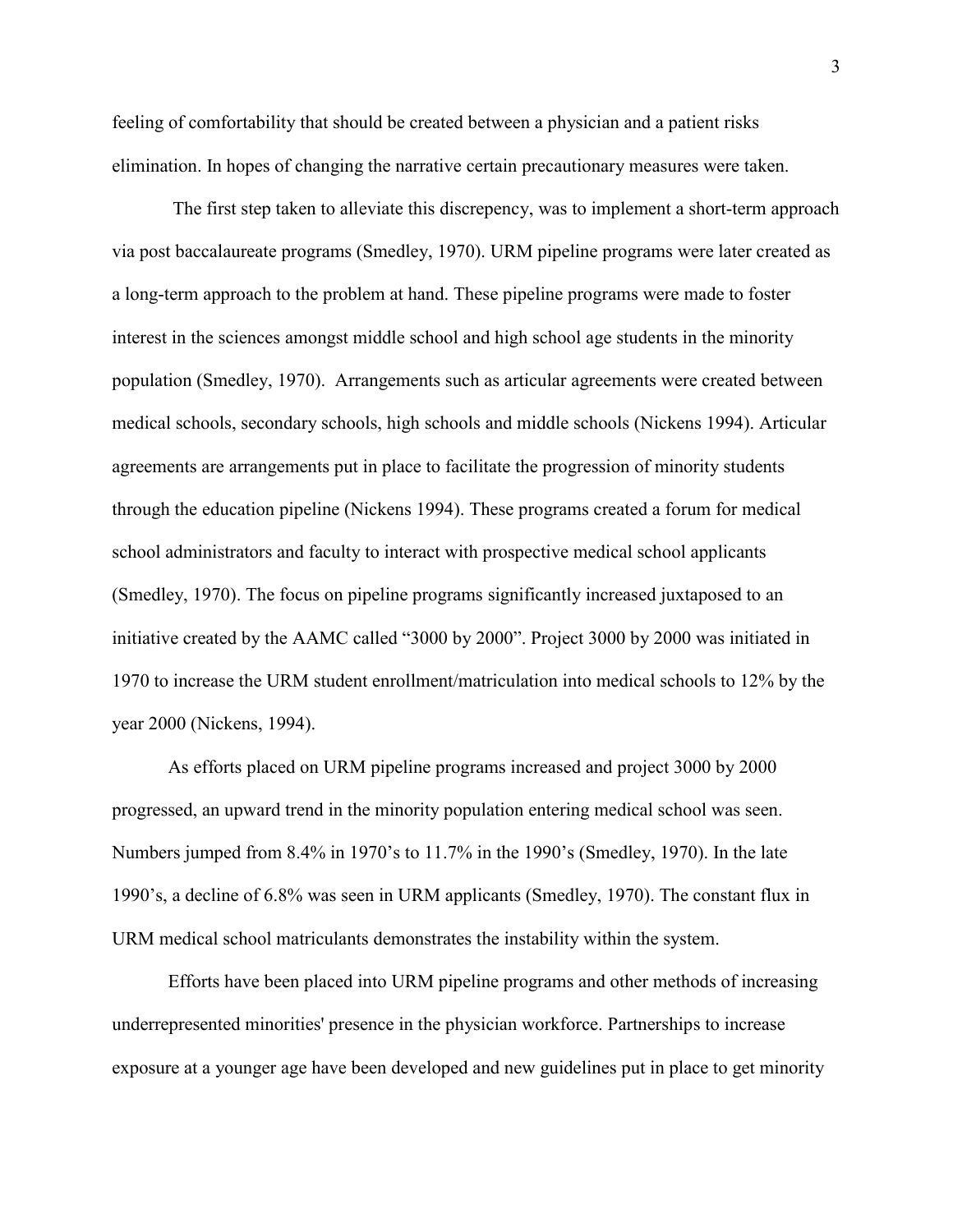students into medical school. Unfortunately, many of these efforts have reached a point of plateau. The effectiveness of these programs is not in question but based on the acquired data these efforts are not demonstrating a steady mobilized improvement in the gap seen in the medical field pertaining to URM student enrollment and matriculation.

In 2009 the Liaison Committee of Medical Education (LCME) implemented a formal set of accreditation guidelines with the requirement to formulate alliances "to make admissions to medical education more accessible to potential applicants of diverse backgrounds" (Penn Medicine News, 2019). After LCME implemented the change to their accreditation guidelines in 2009, medical institutions began to further prioritize the importance of diversity as more than a box to be checked and this shift was seen in the rise of the non-white student population in 2017 -2018 (Samuel & Vincenzo, 2019). Black/African American medical school enrollees rose by 4.6% and American Indian & Alaskan natives enrollees saw a 6.8% increase per data from the AAMC (Samuel & Vincenzo, 2019). These numbers indicate a step in the right direction, but it does not factor in the rise in the URM population in society. Though there has been an increase in minority presence in medical schools, it still does not change the lack of correlation between minority presence in society (Samuel & Vincenzo, 2019; (Petersdorf et al., 1990; Penn Medicine News, 2019). In efforts to meet the new requirements various medical institutions have altered their on boarding process, added new resources and even equipped the staff and school with tools to be better support for URM students. The tactile shift in those institutions set on mitigating the gap, has yielded great improvement in the retention and recruitment of these at-risk groups.

The common denominator in all these newly developed resolutions is the target and mission, the youth and diversity. Some may argue that URM pipeline programs which are implemented at a younger age bridge the gap but the very slow change and increasing number of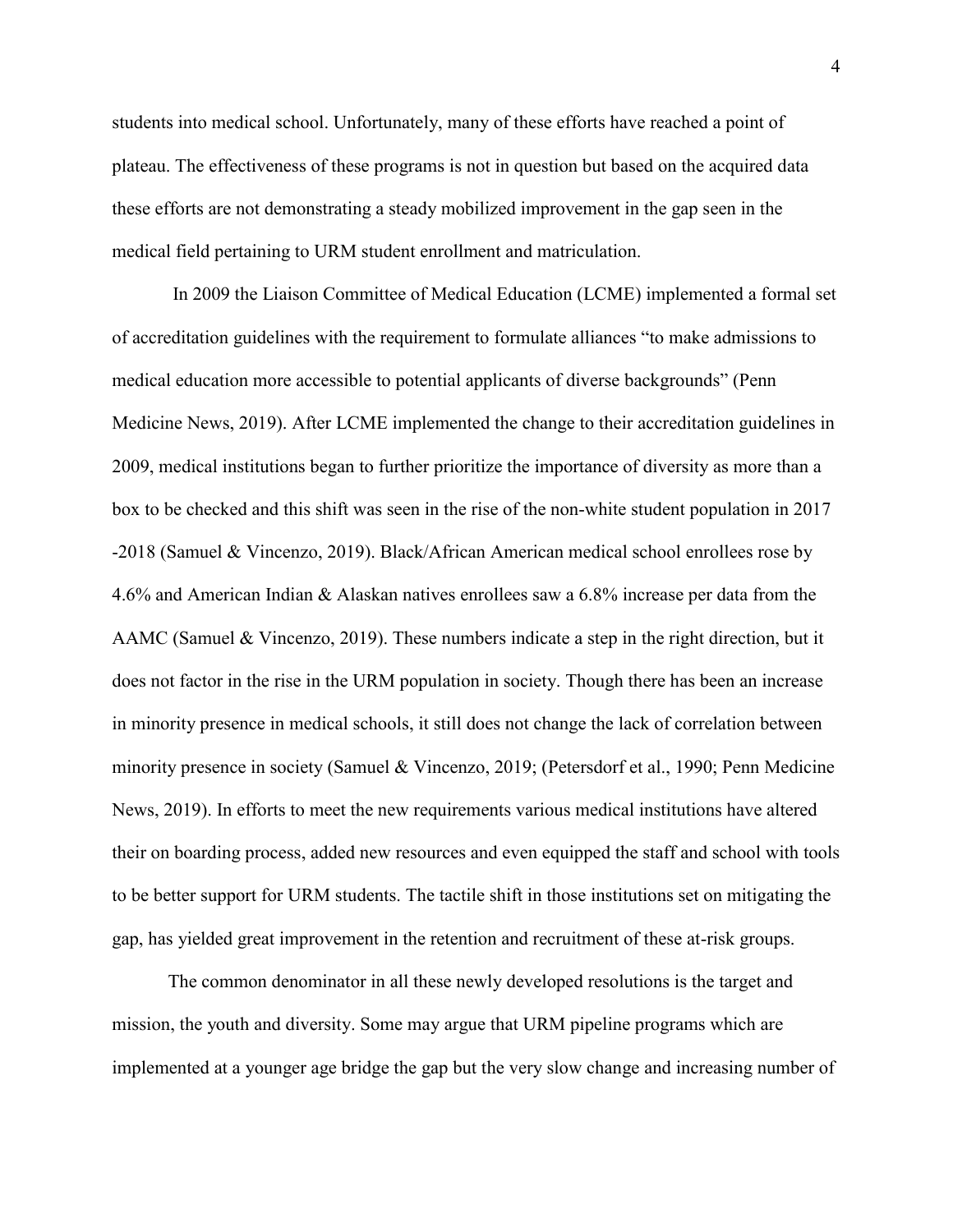minorities in society, would indicate otherwise. Creating interest and exposure are important aspects of increasing matriculation but the preservation or retention of the URM students who make it into medical schools is a point to be considered. Via analysis of the above data it seems that retention is the missing link in the effective matriculation and graduation of URM students.

At SUNY Upstate Medical University College of Medicine, they have a multicultural affairs office that aims to support the best outcomes for all students. Within this office there are a plethora of services provided for URM students specifically. There is a retention mentor whose sole purpose is to provide mentorship and aid minority students through their clinical experiences (SUNY Upstate Medical University, 2020). A retention mentor enables students' needs to be understood, acknowledged and met where possible. Whether this office is the key to the progressively growing minority population at SUNY is to be determined, but a change is occurring, and further studies can be done to determine the role it plays.

Lewis Katz School of Medicine at Temple University of Pennsylvania (LKSOM) has been rated amongst the top 10 U.S. medical schools to successfully matriculate and graduate future URM physicians (Office of Health Equity, Diversity & Inclusion Brochure, 2020). This medical institution has seen a 93% graduation rate for minority students since 1971 (Office of Health Equity, Diversity & Inclusion Brochure, 2020). Their office of health, equity, diversity and inclusion is focused on supporting the transition, matriculation and academic development of underrepresented minorities who matriculate into medical school. These efforts are demonstrated not only in their high graduation rate but also within the programs and resources they have available to their student population (Office of Health Equity, Diversity & Inclusion Brochure, 2020).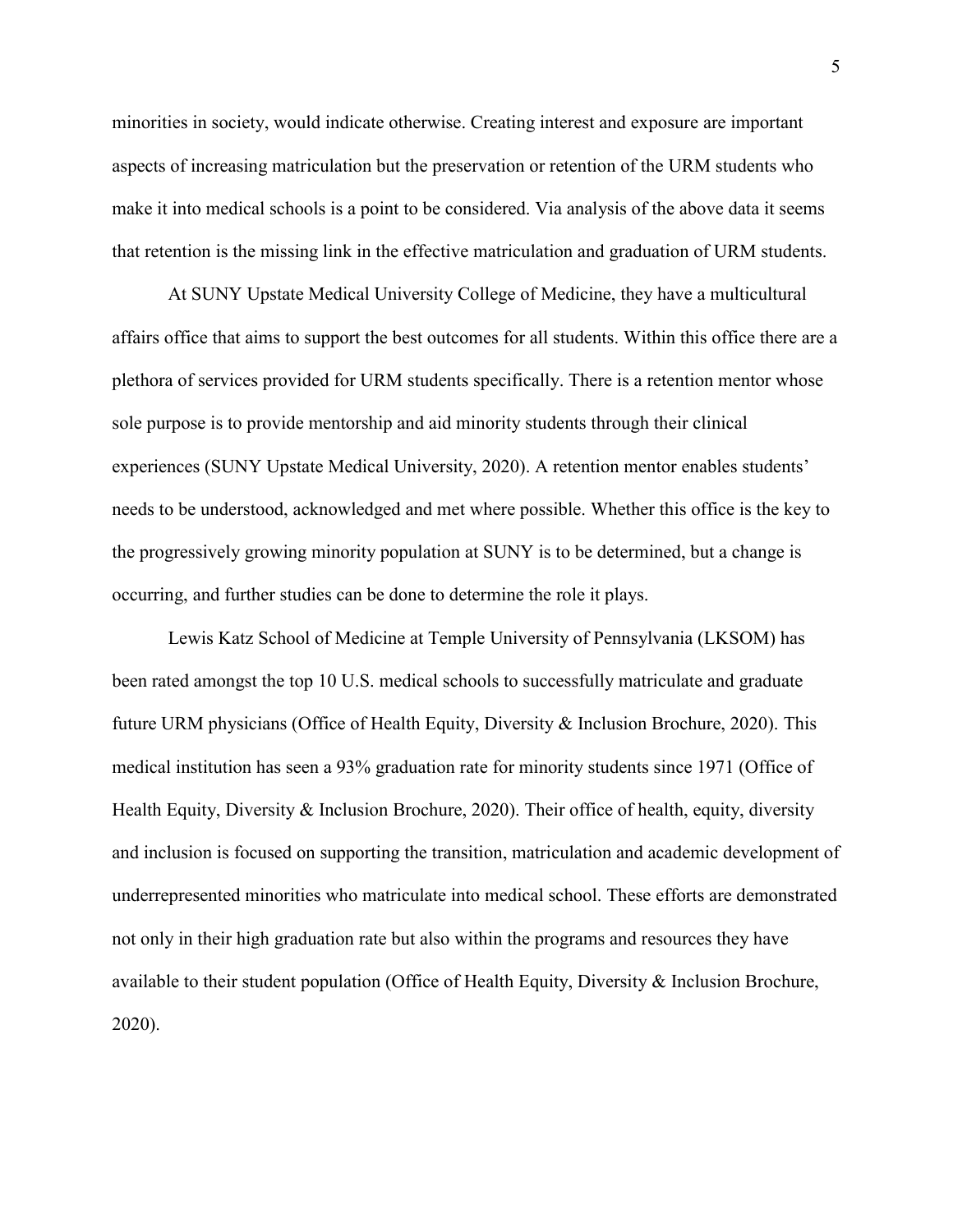LKSOM supports and facilitates pipeline programs, elective courses in medical Spanish, support of students within minority centered organizations like the Student National Medical Association (SNMA) and Latino Medical Student Association (LMSA), and they have a summer Pre-matriculation Readiness & Enrichment Program (PREP) (Office of Health Equity, Diversity & Inclusion Brochure, 2020). Looking specifically at their PREP program, the institution's efforts to level the playing grounds for all students regardless of race can be seen. This begins with the acknowledgement of the difference that exists between the prior education of non-Hispanic white students and URM's (Office of Health Equity, Diversity & Inclusion Brochure, 2020). Juxtaposed to acknowledgement, taking initiative to bridge that gap so all students have ample resources and opportunity to excel is just as essential. PREP is open to all their first-year students but targets minority students more readily. Through this program students are exposed to the medical school curriculum, atmosphere and expectations prior to matriculation (LKSOM Summer Pre-Matriculation Program, 2020). Prior exposure to what will be expected of the students enables them to prepare themselves for the journey ahead. Additionally, proper study skills and assistive resources can be obtained prior to matriculation thus aiding in the medical school journey ahead. The plethora of resources and support provided within this office alone illustrates the commitment and effort put into not only matriculating URM students but retaining and graduating them into the healthcare workforce.

There are other medical institutions, both allopathic and osteopathic, that have programs, resources, and staff members dedicated to increasing the URM student population at their respective facilities via increased retention efforts. With practices such as these and increased innovation and development, the stagnation seen in the graduation rate of minority medical students has a greater chance of reaching a parity population. Though retention is not the only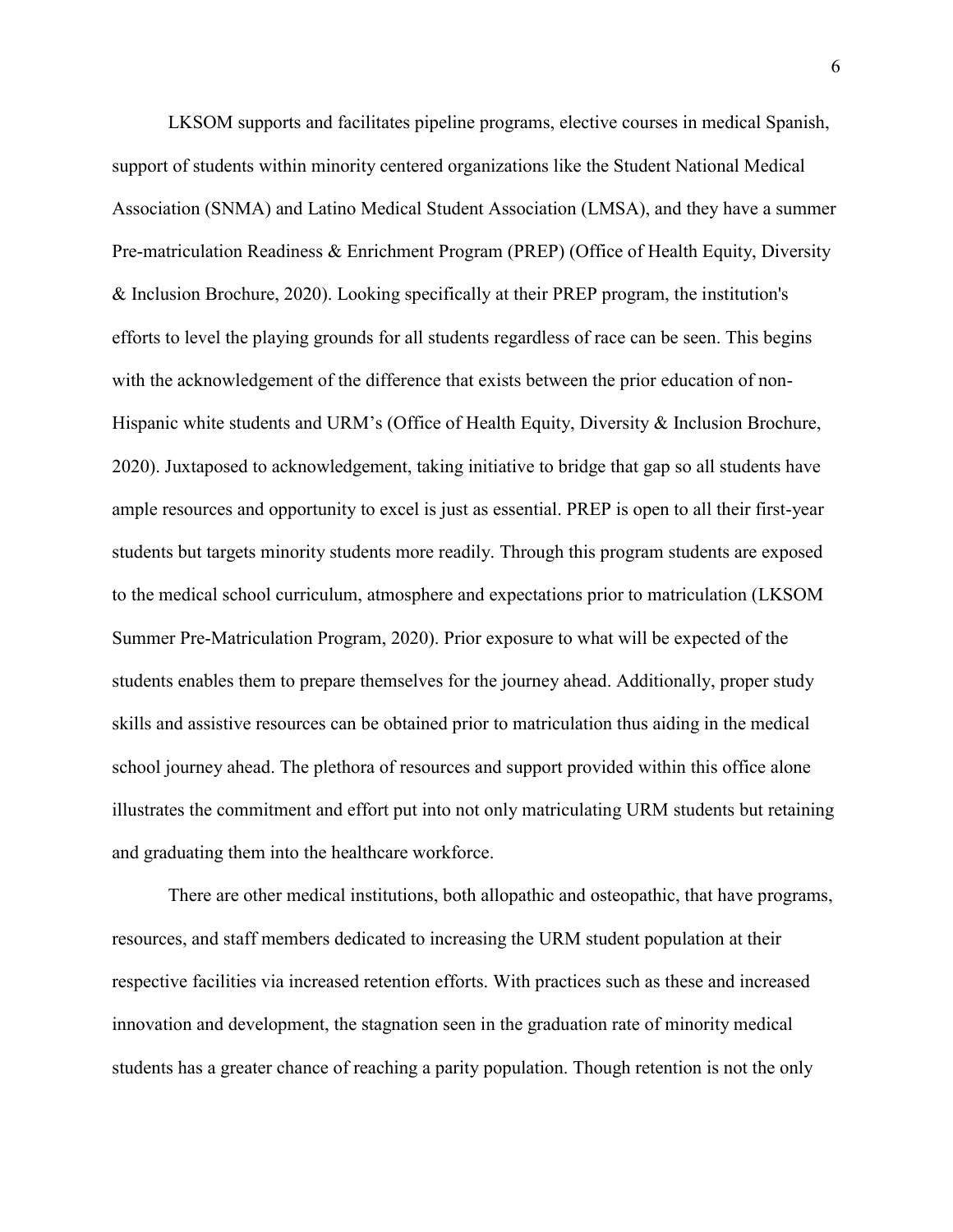obstacle faced, it is an area that can propel the future of medicine towards a more diverse future. In doing so, the gap seen in medicine will be closer to being bridged.

Sociologist Anthony Jack PhD. stated "the key thing is to focus as much on who gets in as to how they are making it through. Those are the two pieces that we need to put equal attention on" (Haskins, 2019). In order to focus on progression and see the fruit of diversity, retention must be as important as recruiting qualified URM students. Although finding a solution may not be as easy as assessing the retention of minority students, it is one step in the direction of change. Similar to any scientific practice, assessing the changes seen at each phase aids in obtaining a holistic understanding and possibly reaching the aspired goal. Diversity is important but if only obtained for a moment it is ineffective.

#### **Objective(s):**

There is a swinging door cycle of minority students entering medical school but not completing their professional degrees. With this information known, I seek to delve deeper into the structure of medical institutions that have implemented resources for retention. The efficacy, intricacy, detail and results of these resource implementations will be analyzed and assessed to uncover possible solutions to stop the swinging door and make way for progression.

### **METHODS & RESEARCH STRATEGIES**

Key sources and databases such as the Association of Medical Colleges (AAMC), American Medical Association (AMA), and the National Medical Association (NMA) were cruxes in the compilation of data to support this analysis. Additionally, scientific websites such as NCBI, PubMed and the New England Journal of Medicine were used in juxtaposition. These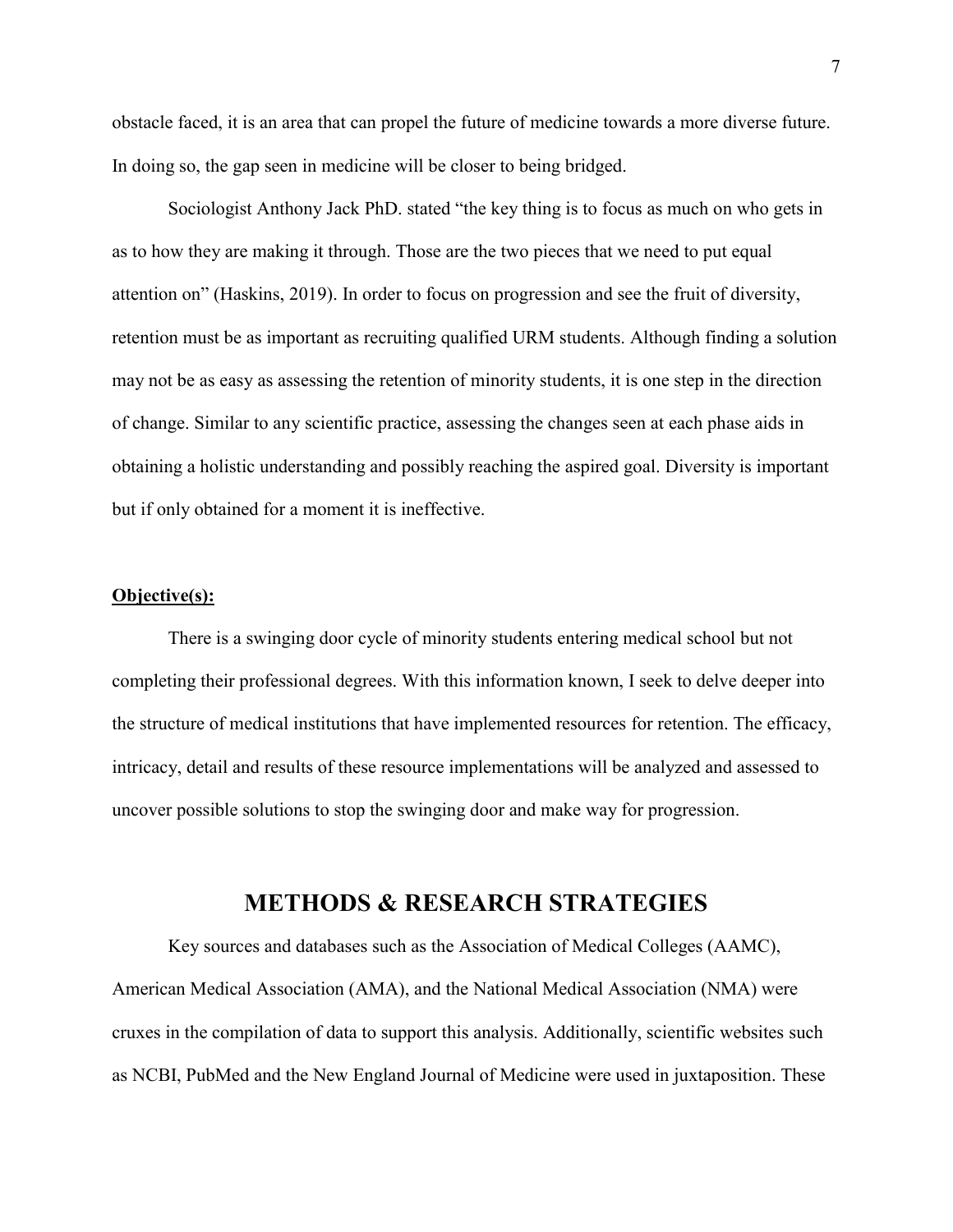sources were utilized based on their rich research and scientific sources that provide a strong foundation of information as support for an in-depth analysis. Key terms such as diversity, retention, inclusion, disparities, civil rights, disparities in medicine and minorities in medicine were used to locate pertinent information to supplement the ideas cultivated in this paper. Using targeted terms narrowed the broad collection of data into a smaller categorization that made the vetting process more efficient. The collected data expounds upon key events in history that led to the current change in trajectory seen in the medical field and what has and has not worked for its advancement. The purpose of this study is to dissect current programs being used to mitigate the gap seen in the retention of underrepresented minorities in medical schools after matriculation and highlight the necessity of retention programs to mitigate the damage caused by the population parity (Petersdorf et al., 1990). Thus, a literature review was used as the preferred methodology in this analysis and the key findings were used to support the development of possible solutions for medical institutions in need of support in this area.

## **RESULTS & DISCUSSION**

The infamous question posed to children is "what do you want to be when you grow up". And the oh so loving parent responds "you can be anything you put your mind to." The reason parents can state this with such fervor is because they aspire to promote confidence and a sense of capability within their children. Additionally, they have actively seen what is possible. But what happens when at a younger age, children are taught to limit themselves and what they can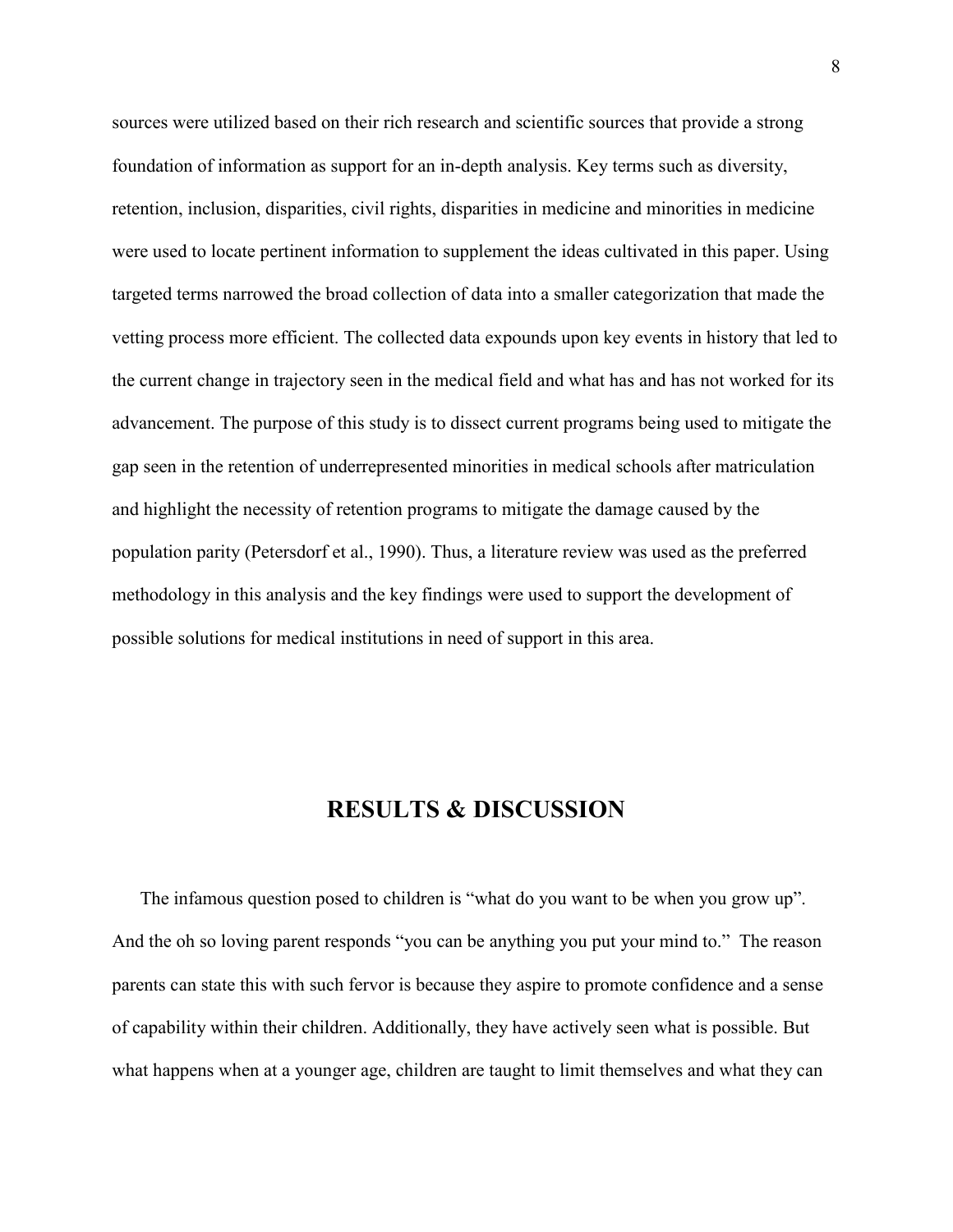be or achieve. The response of a parent goes from "you can be anything you put your mind to" to "no baby, you can't be a physician? No one like us can do that."

This scenario was created to effectively portray the challenge being faced by underrepresented minorities in medicine. Not only are there less minorities applying, matriculating and graduating from medical schools, there is also a lack of representation in the US population. Without adequate representation in society, the scope of what the average minority person believes they can achieve narrows. What was once an ocean of possibilities is now a pond of restrictions.

When seeking change in a specified area, there is an initial analysis of all the contributing factors, then solutions are cultivated per factor. Some areas may require more effort and concentration than others due to the weight of said contributions. This is analogous to the current situation seen in the matriculation of minority students into medical schools. The change being sought is increased URM's within medicine in efforts to meet parity populations. The different factors that affect this outcome are admissions, curriculum, faculty, and remedial strategies (Smedley, 1970). Both Allopathic and Osteopathic medical schools are looking to increase their underrepresented minority student population. In addition to the schools, the organizations who accredit and provide resources to these institutions are aiming for the same outcome. Thus, the numerous solutions that have been tested throughout the years. In the area of admissions, we have URM pipeline programs, postbaccalaureates and changes in accreditation requirements. When it comes to curriculum's there has been an influx in the free resources available to all medical schools such as Khan academy. The associate of American Medical Colleges reported in their analysis in brief, volume 6 that "Diversity in the faculty body of U.S. medical schools has shown a historic increase but not to a level that reflects the growing diversity of the U.S.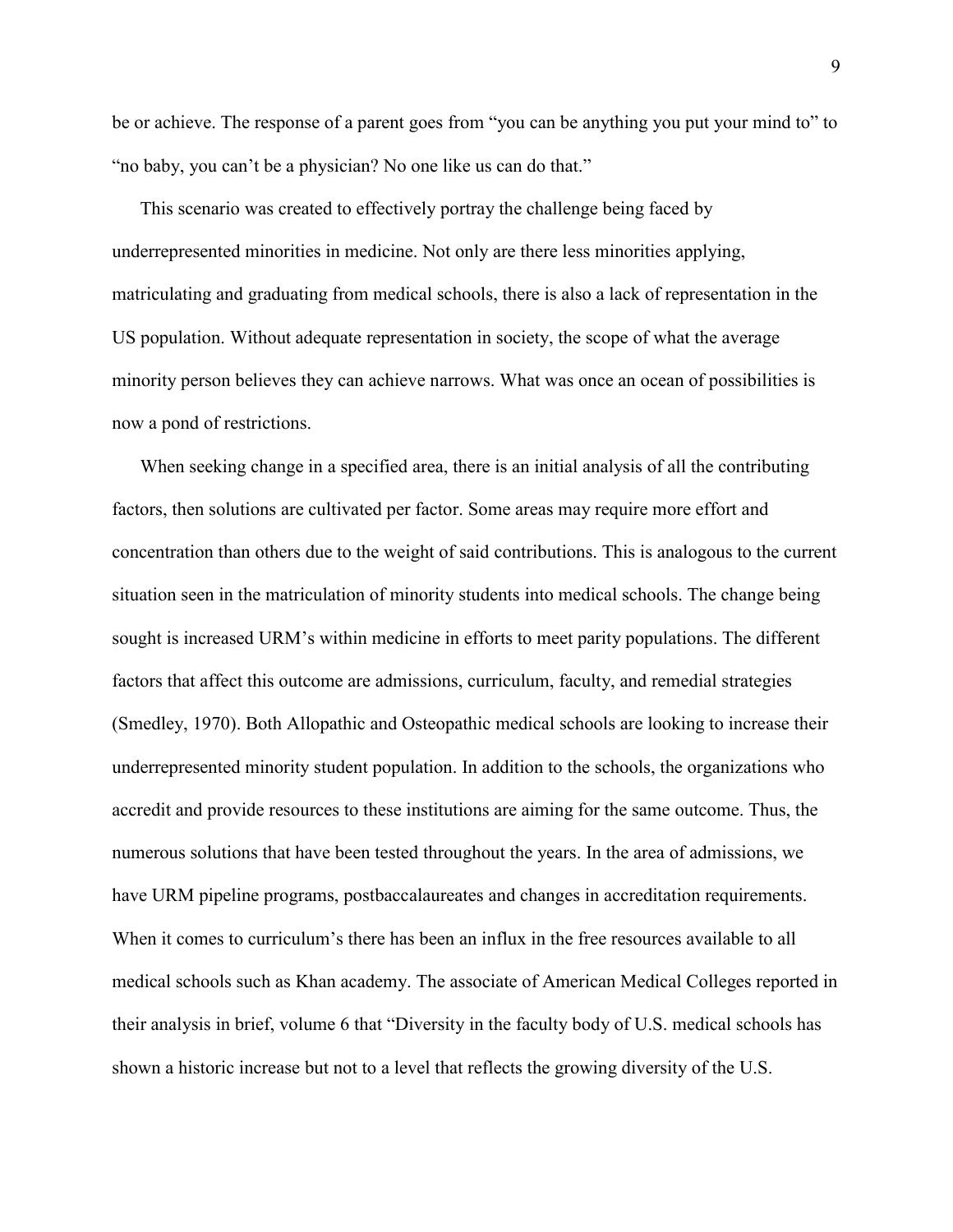population" (2016). Last but not least, remedial strategies have been curated per institution tailoring to their student body. Though each school varies in what form of remediation they offer, most institutions have something in place to aid the general student body.

Although there are solutions in place the efficacy of each solution is to be determined by the fruit each produces and how close to the goal each solution has brought the group. Each area contributes to the goal, but the area not mentioned, retention, encompasses most of these areas and needs to be a primary focus. With increased retention efforts for underrepresented minorities, graduation rates will see an increase. Increased minority physicians equate to a larger minority physician pool and more room for an increase in the minority faculty members at medical institutions. Simply increasing the quantity of minority health professionals correlates with an increase in representation for the youth. More minority youths interested in medicine will provide more pipeline and postbacc students to be gained. This domino effect takes time, but the benefits are insurmountable.

Previously, we examined 2 different medical institutions that had effective policies, programs and resources allocated to creating, growing and nurturing the academic careers of URM students throughout their journey. Each varied in their approach but the common factor amongst them is maintenance. The students they accept into their programs are more than just another student, but they are assets and investments. In order to ensure that their investment yields the most amount of benefit, proper resources need to be in place to support and grow said asset. Thus, LKSOM and SUNY focused a great deal on retention of URM students. It is worth mentioning that both institutions are allopathic, thus some of the resources available to them may not be the same as those seen in osteopathic institutions. With these differences in mind, the difficulty in obtaining adequate retention resources may vary but it is not impossible.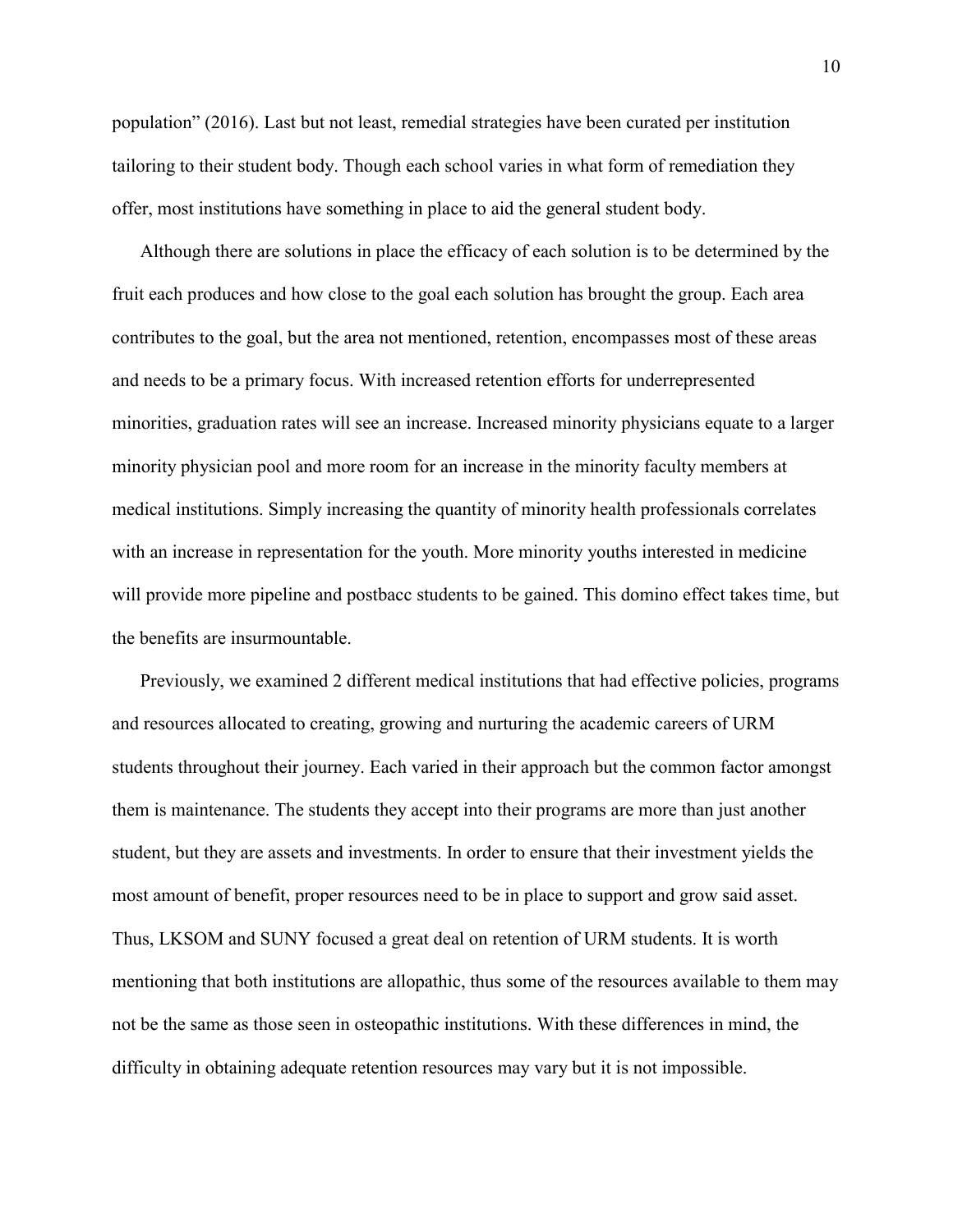Therefore, retention needs to be one of the focuses of medical organizations and institutions in the efforts to not only obtain underrepresented students but retain them as well. This disparity is not just a problem for those directly impacted but the entire population and medical institutions alike. There is a high frequency of physician mistrust in the minority population, particularly because of the US history. Events like the Tuskegee syphilis's study have made it difficult to build that relationship and though great strides have been seen the trust is not fully present. Studies have shown that patients feel more comfortable with physicians of the same race and to physicians with which they can relate. If this is the criteria for an individual to visit a doctor, then imagine if there aren't any that fit the bill within proximity. Now we have a situation where less people are visiting the doctors, getting treatment, vaccinations, physicals and the list continues. The CDC will have a tough time trying to eradicate treatable diseases when fewer people are actively getting treated because of something that can be changed.

All these concepts are hypotheticals that can become realities quickly if not addressed. Change must start somewhere, why not at the level of training future clinicians. Coleman and Keith stated that "Pursuing diversity is imperative for medical schools, and achievement of that goal is possible, often involving considerations of race in the design of various enrollment policies and programs" (2019). The pursuit of diversity is ineffective without retention. Medical schools and medical organizations need to reevaluate what the real goal is. Is it to have a diverse cohort temporarily or is it to promote diversity and retention amongst URM students, create role models for the youth and restore their ability to aspire to be anything they put their minds to?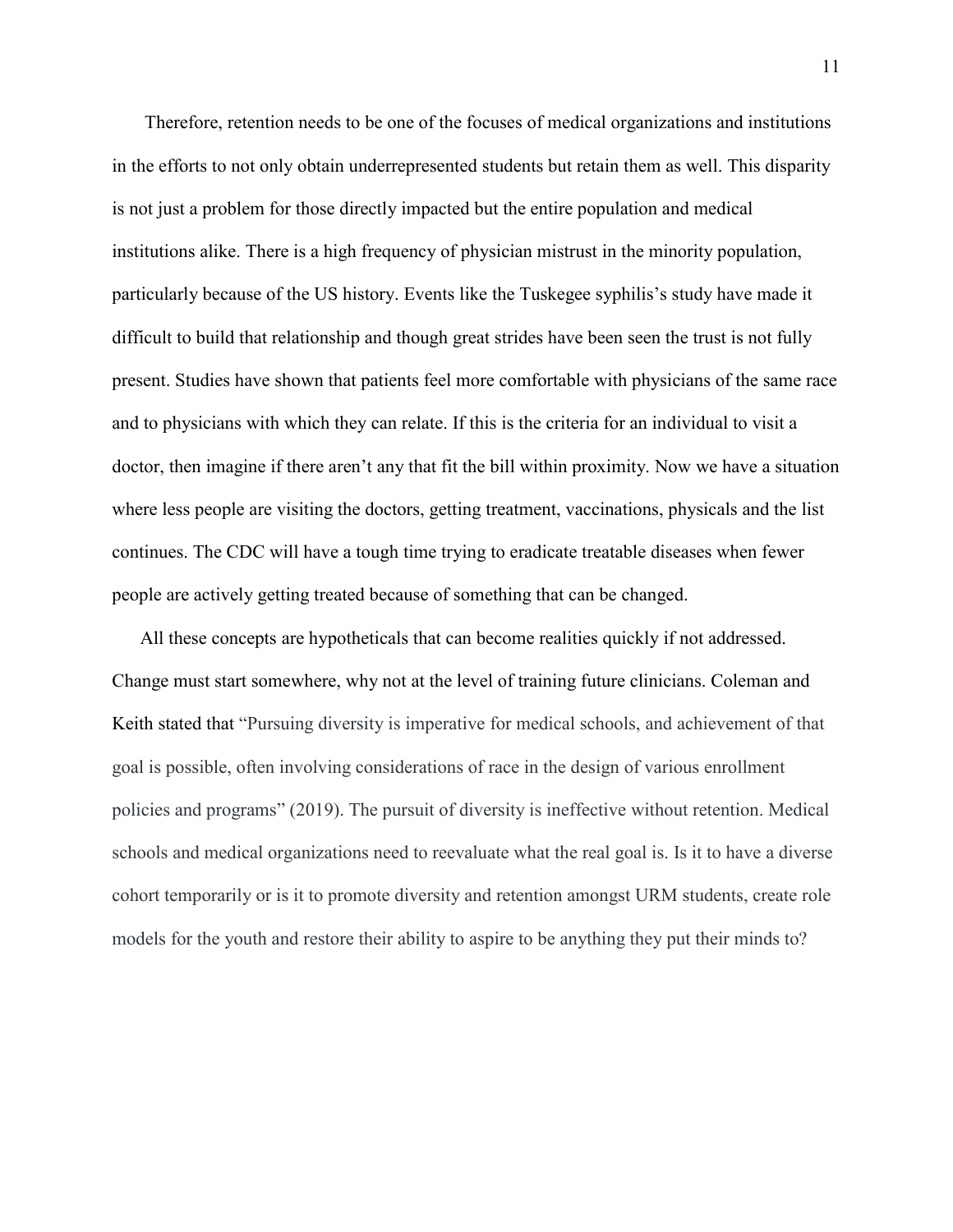### **RECOMMENDATIONS FOR FUTURE STUDIES**

Harvard's dean for diversity and partnership Dr. Joanne Reede stated "you can make a pretty picture by adding different-colored faces. But the goal of improving representation has to be added to a school's DNA — has to be embedded in the organizational infrastructure" (Samuel & Vincenzo, 2019). Via thorough analysis of the above data, retention of minority students is the missing link in the effective matriculation and graduation of URM students. In efforts to achieve this goal, the implementation of a Minority Centered Retention (MCR) program is a future direction worth exploring. Diversity is simply offering a variety or having multiple ethnicities seen in a cohort. Retention refers to the continuous possession or maintenance of the variation seen in a cohort. Therefore, if there are one or two URM students that graduate from a medical school, they have demonstrated diversity regardless of if those few students complete the journey.

Through the implementation of Minority Centered Retention (MCR) Programs, an upward trend is possible while still maintaining diversity. The aim of these programs is to create a space where minority students in medicine can obtain resources that aid in making the transition from non-professional academia into professional academia more seamless. A prime example of one resource that fits this description is the PREP program offered at the Lewis Katz school of Medicine at Temple University (LKSOM Summer Pre-Matriculation Program, 2020). With assisted transition, retention of the minority student body has the prospect of seeing a decrease in the dissonance between them and non-minority students.

MCR programs will offer group counseling sessions, peer support groups, workshops that offer tips and tools to studying pre and post matriculation, group study sessions. This program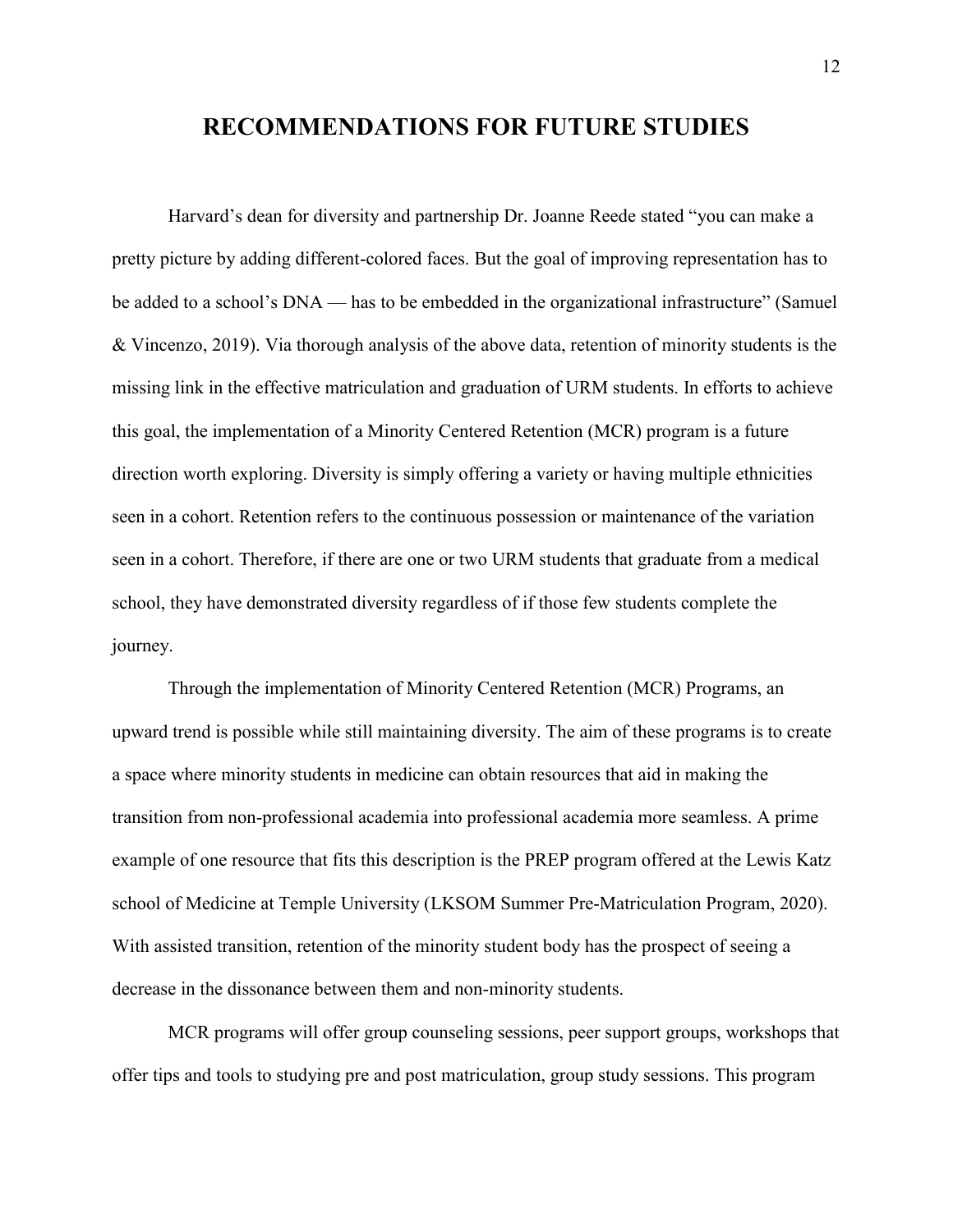strives to create a space where minority students feel comfortable and can share the struggles they may be experiencing that impact their abilities to succeed. With time, the facilitators (staff, mentors, and faculty) of these programs can curate workshops and resources tailored to these student's needs. With more target specific approaches, alleviation of some of the disparities between non-black/non-Hispanic white individuals and minority students will be tangible. While retention focused programs have the capability of providing long term solutions, focus on Admissions, curriculum, faculty and remedial strategies are to also be considered (Smedley, 1970). If the gap in diversity seen within the medical field is to change, change must come from all angles. Retention is key but there is more than one door that needs opening.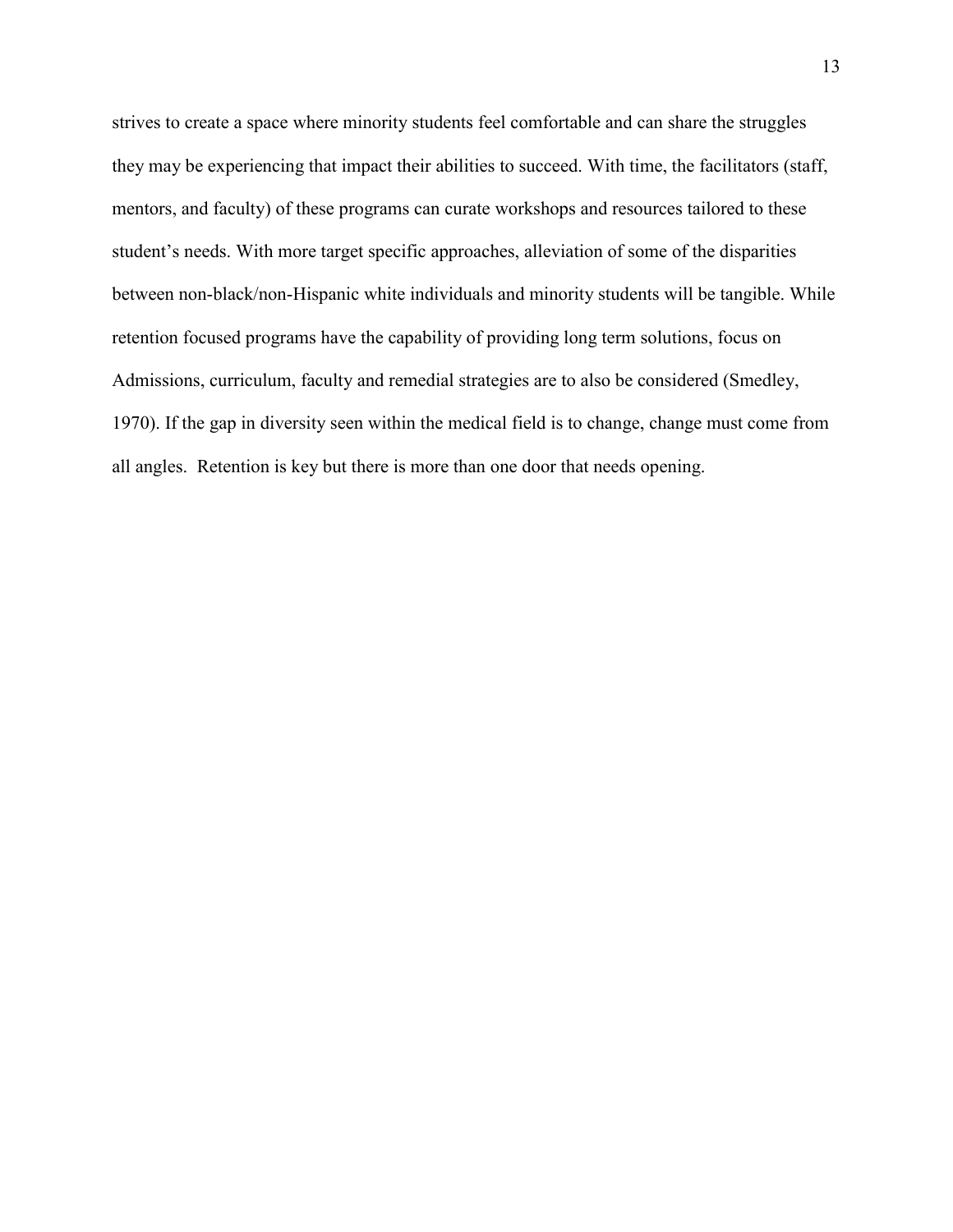## **References**

AAMC History. (n.d.). 2019. Retrieved from https://www.aamc.org/who-we-are/aamc-history.

- Cantor JC, Bergeisen L, Baker LC. (1998, September 2) Effect of an Intensive Educational Program for Minority College Students and Recent Graduates on the Probability of Acceptance to Medical School. *JAMA.* 280(9):772–776. doi[:https://doi.org/10.1001/jama.280.9.772](https://doi.org/10.1001/jama.280.9.772)
- Coleman, A., & Keith, J. L. (2019, April 12). Race in admissions in the wake of the Texas Tech resolution. Retrieved November 11, 2019, from

[https://www.aamc.org/news-i](https://www.aamc.org/news-)nsights/insights/race-admissions-wake-texas-tech-resolution Haskins, J. (2019, July 30). Doing better for disadvantaged students. Retrieved from

[https://www.aamc.org/news-insights/doing-better-disadvantaged-students.](https://www.aamc.org/news-insights/doing-better-disadvantaged-students)

Hopkins Tanne J. (2002). Patients are more satisfied with care from doctors of same race. *BMJ : British Medical Journal*, *325*(7372), 1057.

LKSOM Summer Pre-Matriculation Program. (n.d.). Retrieved April 11, 2020, from [https://medicine.temple.edu/about/administrative-offices/office-health-equity-diversity](https://medicine.temple.edu/about/administrative-offices/office-health-equity-diversity-inclusion/related-programs/lksom-summer-pre-matriculation-program)[inclusion/related-programs/lksom-summer-pre-matriculation-program](https://medicine.temple.edu/about/administrative-offices/office-health-equity-diversity-inclusion/related-programs/lksom-summer-pre-matriculation-program)

- Lorde, A. 2007. The master's tools will never dismantle the master's house. In Sister outsider: Essays and speeches, reprint edition. Berkeley, CA: Crossing Press. Pp. 110-114.
- Nickens, H. W., Ready, T. P., & Petersdorf, R. G. (1994). Project 3000 by 2000 -- racial and ethnic diversity in U.S. medical schools. *N Engl J Med, 331*(7), 472-476. doi:10.1056/NEJM199408183310712
- Office of Health Equity, Diversity & Inclusion. (n.d.). Retrieved April 9, 2020, from [https://medicine.temple.edu/about/administrative-offices/office-health-equity-diversity](https://medicine.temple.edu/about/administrative-offices/office-health-equity-diversity-inclusion)[inclusion](https://medicine.temple.edu/about/administrative-offices/office-health-equity-diversity-inclusion)
- American Association of Colleges of Osteopathic Medicine (AACOM) (n.d.). Osteopathic Medical College Diversity in Matriculants. Retrieved April 11, 2020, from https://www.aacom.org/become-a-doctor/diversity-in-ome/diversity-data/diversity-inmatriculants
- Petersdorf, Turner, K., & Nickens. (1990, November 1). Minorities in medicine: past, present, and future. Retrieved from [https://insights.ovid.com/crossref?an=00001888-199011000-](https://insights.ovid.com/crossref?an=00001888-199011000-00001) [00001.](https://insights.ovid.com/crossref?an=00001888-199011000-00001)
- Samuel, L., Vincenzo, M., … Dmd. (2019, June 19). As medical schools diversify, they're learning hard lessons along the way. Retrieved April 13, 2020, from https://www.statnews.com/2019/06/17/medical-schools-diversity-hard-lessons/
- Smedley, B. D. (1970, January 1). How Do We Retain Minority Health Professions Students? Retrieved from

[https://www.ncbi.nlm.nih.gov/books/NBK223631/?report=reader#!po=14.4737.](https://www.ncbi.nlm.nih.gov/books/NBK223631/?report=reader#!po=14.4737)

- Smedley, B. D. (1970, January 1). Rethinking the Admissions Process: Evaluation Techniques That Promote Inclusiveness in Admissions Decisions. Retrieved from [https://www.ncbi.nlm.nih.gov/books/NBK223634/?report=reader.](https://www.ncbi.nlm.nih.gov/books/NBK223634/?report=reader) (A)
- Schroeder SA. Doctors and diversity: Improving the health of poor and minority people. The Chronicle of Higher Education. 1996 Nov 1;B5.